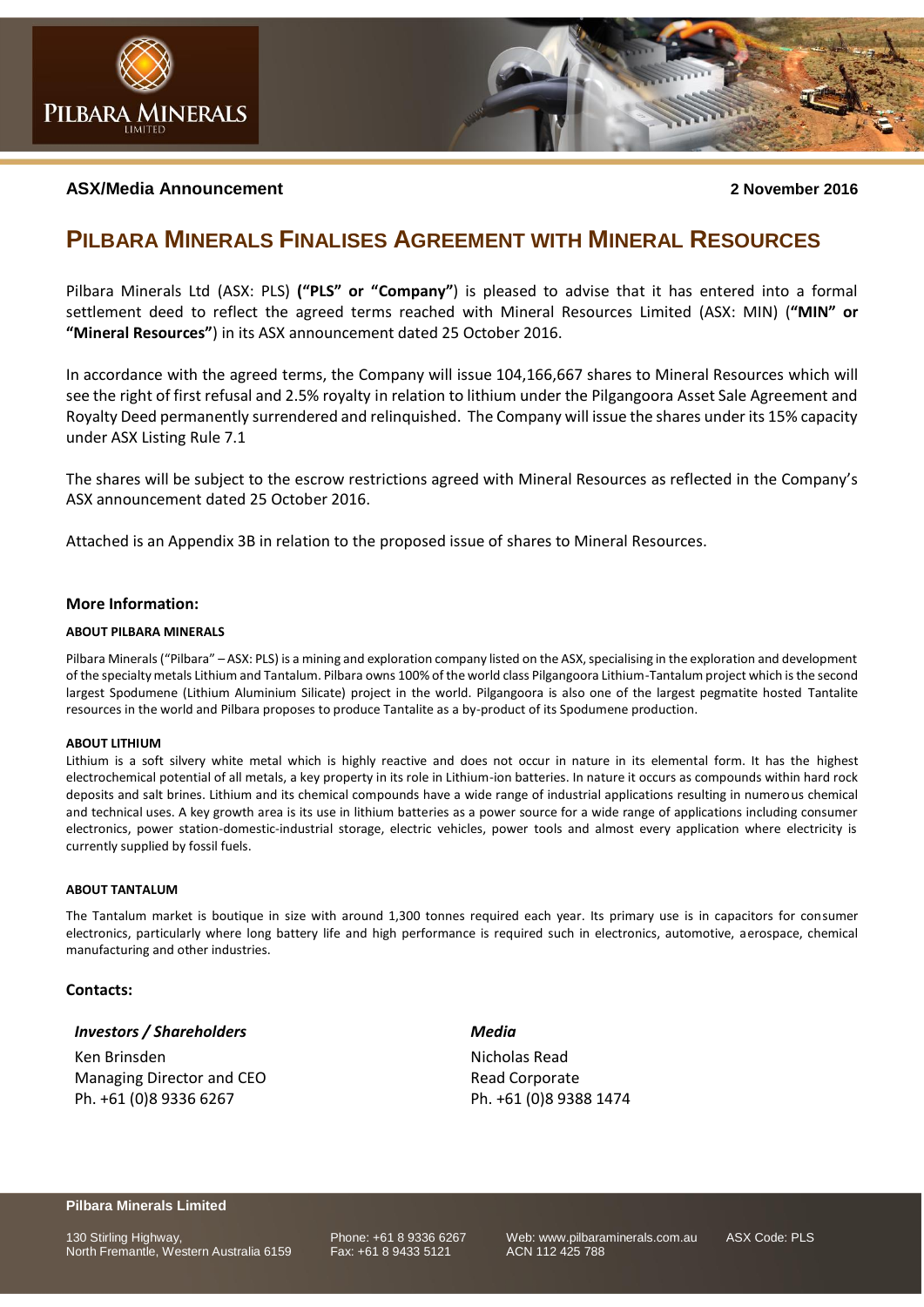*`Rule 2.7, 3.10.3, 3.10.4, 3.10.5*

# **Appendix 3B**

# **New issue announcement, application for quotation of additional securities and agreement**

*Information or documents not available now must be given to ASX as soon as available. Information and documents given to ASX become ASX's property and may be made public.*

Introduced 01/07/96 Origin: Appendix 5 Amended 01/07/98, 01/09/99, 01/07/00, 30/09/01, 11/03/02, 01/01/03, 24/10/05, 01/08/12, 04/03/13

Name of entity

### **Pilbara Minerals Limited**

ABN

95 112 425 788

We (the entity) give ASX the following information.

### **Part 1 - All issues**

*You must complete the relevant sections (attach sheets if there is not enough space).*

1 +Class of +securities issued or to be issued

Ordinary Shares

- 2 Number of <sup>+</sup>securities issued or to be issued (if known) or maximum number which may be issued
- 3 Principal terms of the +securities (e.g. if options, exercise price and expiry date; if partly paid +securities, the amount outstanding and due dates for payment; if +convertible securities, the conversion price and dates for conversion)

104,166,667

Ordinary Fully Paid Shares

<sup>+</sup> See chapter 19 for defined terms.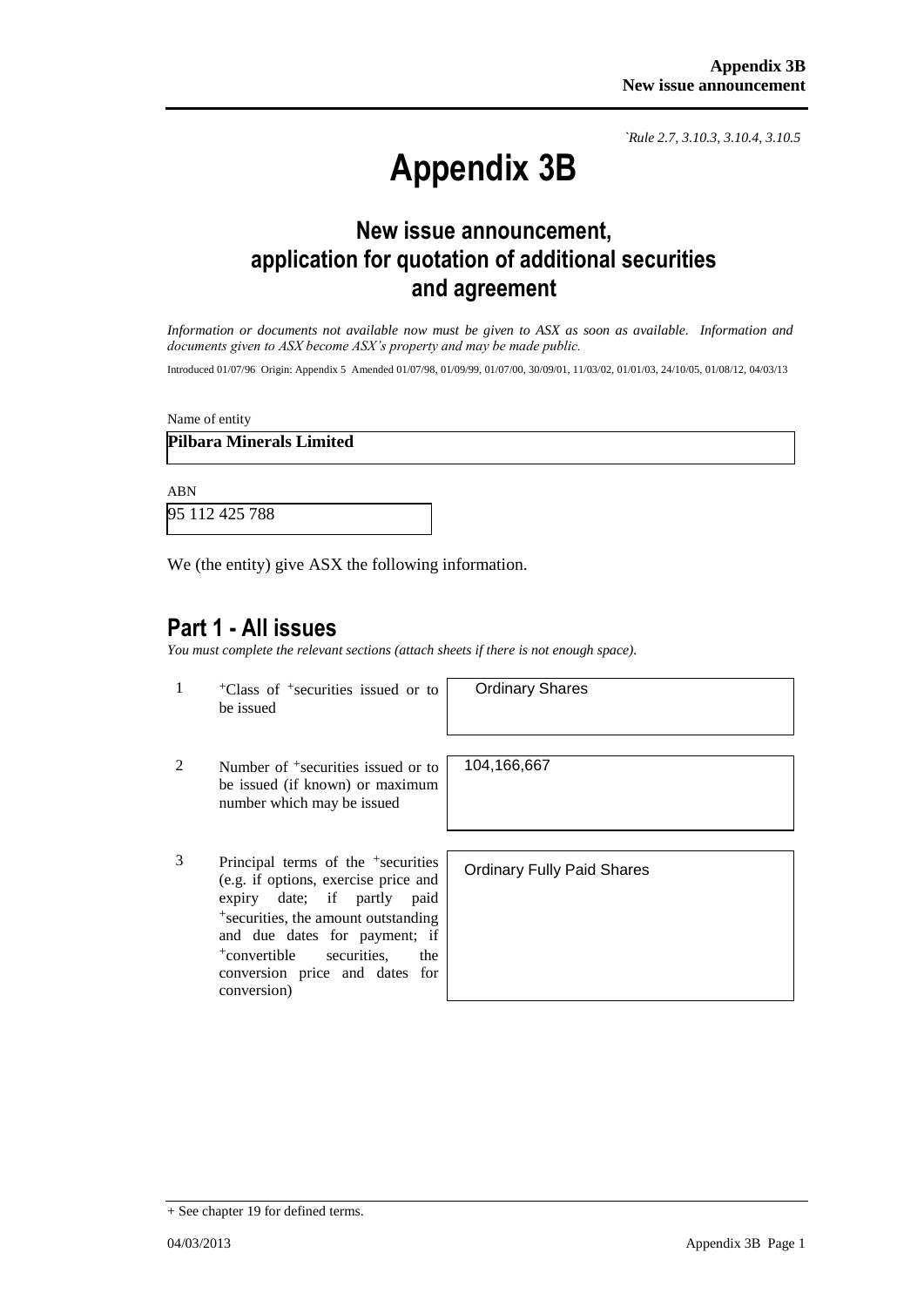4 Do the +securities rank equally in all respects from the +issue date with an existing +class of quoted +securities? If the additional +securities do not rank equally, please state: • the date from which they do • the extent to which they participate for the next dividend, (in the case of a trust, distribution) or interest payment  $\bullet$  the extent to which they do not rank equally, other than in relation to the next dividend, distribution or interest payment Yes <sup>5</sup> Issue price or consideration Deemed issued price of \$0.48 per share. 6 Purpose of the issue (If issued as consideration for the acquisition of assets, clearly identify those assets) Issued for non-cash consideration for surrender of rights under the Pilgangoora Asset Sale Agreement dated 30 May 2014 and Royalty Deed dated 25 July 2014.  $6a$  Is the entity an  $\pm$ eligible entity that has obtained security holder approval under rule 7.1A? If Yes, complete sections 6b – 6h *in relation to the +securities the subject of this Appendix 3B*, and comply with section 6i Yes 6b The date the security holder resolution under rule 7.1A was passed 30 November 2015 6c Number of +securities issued without security holder approval under rule 7.1 104,166,667 6d Number of +securities issued with security holder approval under rule 7.1A Not applicable 6e Number of +securities issued with security holder approval under rule 7.3, or another specific security holder approval (specify date of meeting) Not applicable

<sup>+</sup> See chapter 19 for defined terms.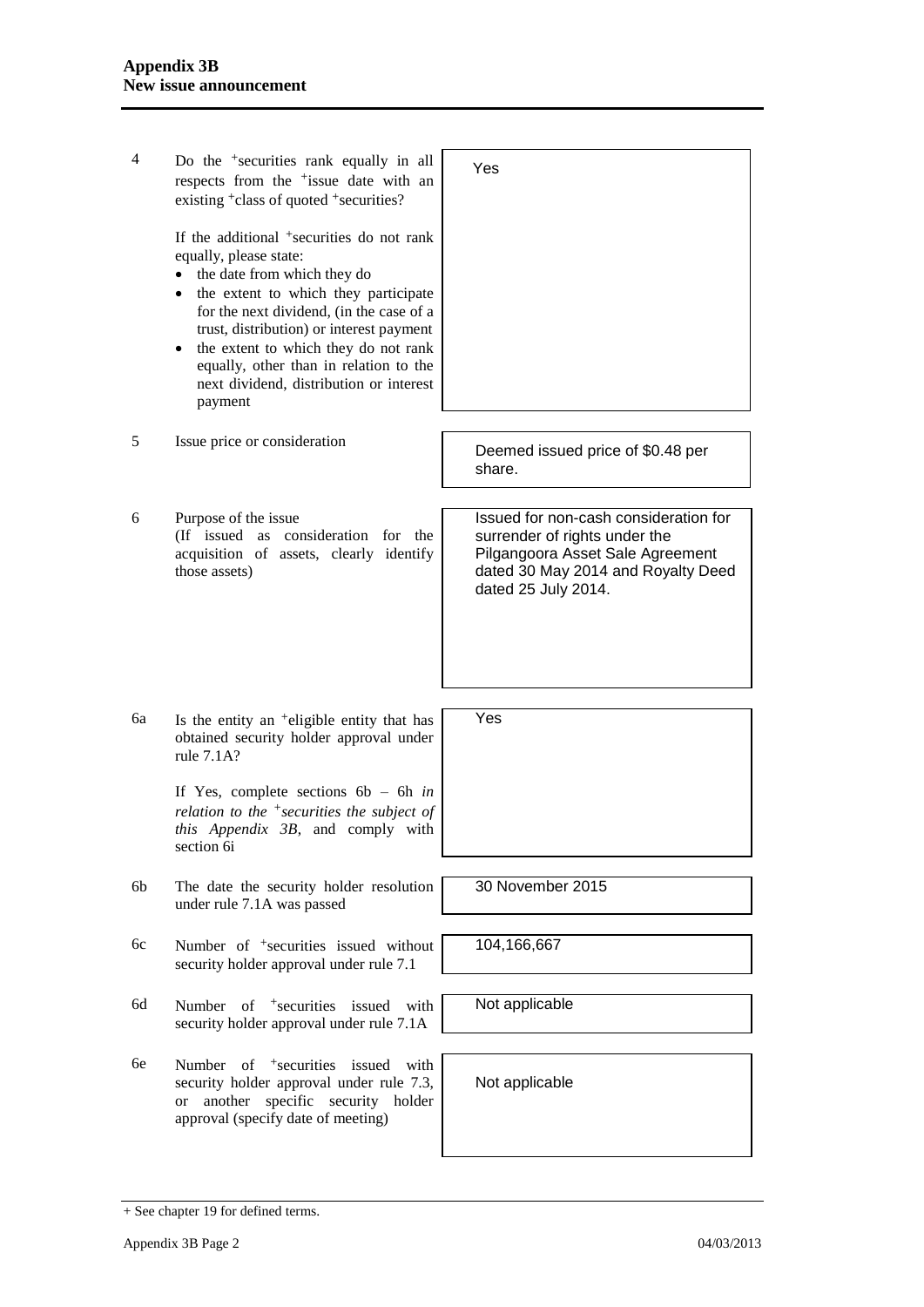- 6f Number of +securities issued under an exception in rule 7.2
- 6g If +securities issued under rule 7.1A, was issue price at least 75% of 15 day VWAP as calculated under rule 7.1A.3? Include the +issue date and both values. Include the source of the VWAP calculation.
- 6h If +securities were issued under rule 7.1A for non-cash consideration, state date on which valuation of consideration was released to ASX Market Announcements
- 6i Calculate the entity's remaining issue capacity under rule 7.1 and rule 7.1A – complete Annexure 1 and release to ASX Market Announcements
- 7 +Issue dates Note: The issue date may be prescribed by ASX (refer to the definition of issue date in rule 19.12). For example, the issue date for a pro rata entitlement issue must comply with the applicable timetable in Appendix 7A.

Cross reference: item 33 of Appendix 3B.

8 Number and <sup>+</sup>class of all <sup>+</sup>securities quoted on ASX (*including* the <sup>+</sup>securities in section 2 if applicable)

| Number        | <sup>+</sup> Class                   |  |
|---------------|--------------------------------------|--|
| 1,255,530,010 | Ordinary Fully Paid<br><b>Shares</b> |  |

Not applicable

Not applicable

Not applicable

7.1 48,603,526 7.1A 28,782,906

2 November 2016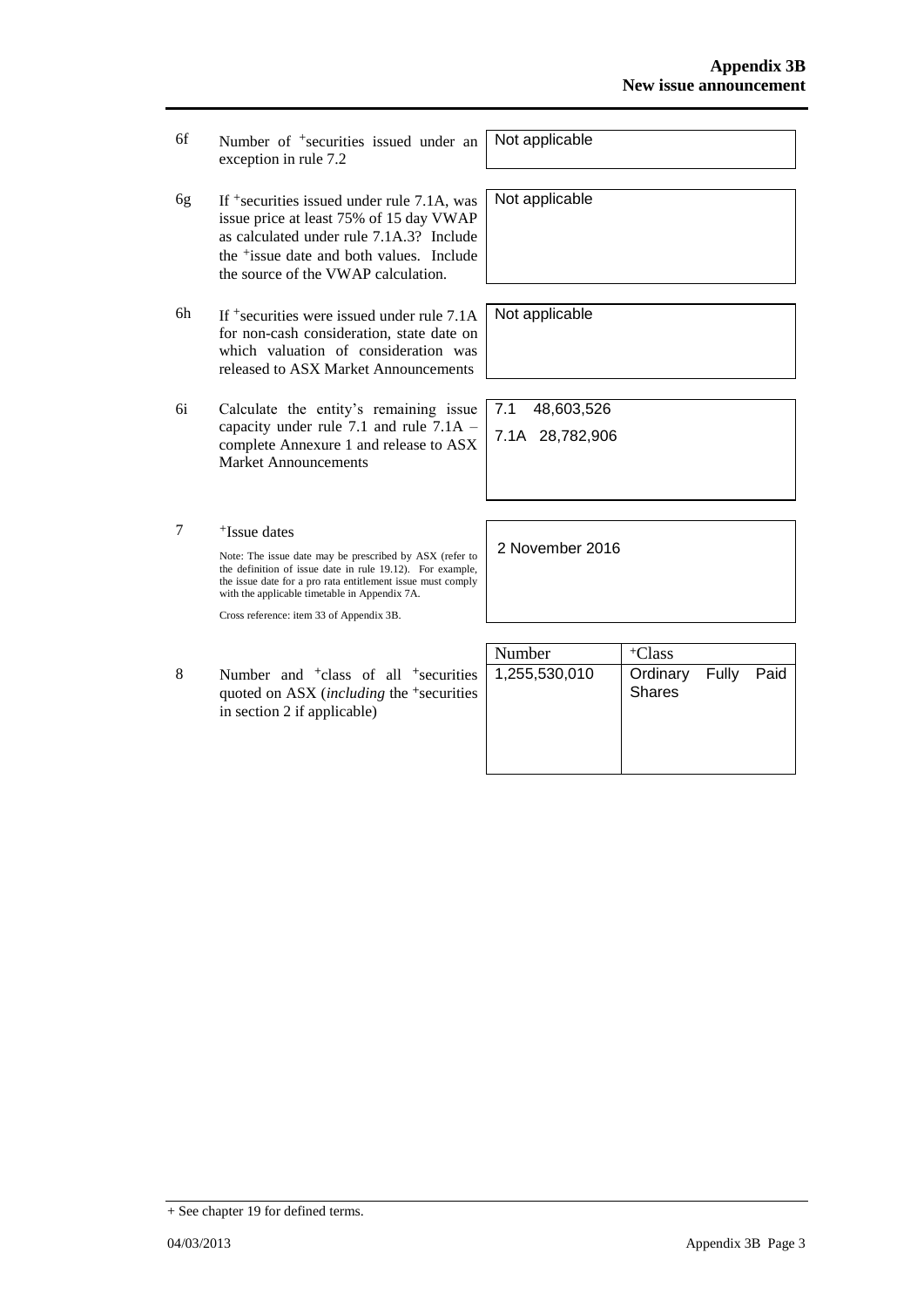|   |                                                                                                                                                                      | Number     | <sup>+</sup> Class                                                                                    |
|---|----------------------------------------------------------------------------------------------------------------------------------------------------------------------|------------|-------------------------------------------------------------------------------------------------------|
| 9 | Number<br>and <sup>+</sup> class<br>of<br>all<br>*securities not quoted on ASX<br>the <sup>+</sup> securities<br><i>(including</i><br>in<br>section 2 if applicable) | 4,166,665  | Options with an exercise<br>price of \$0.03 and an<br>expiration date of March<br>25, 2017            |
|   |                                                                                                                                                                      | 1,250,000  | Options with an exercise<br>price of \$0.05 and an<br>expiration date of<br>December 22, 2016         |
|   |                                                                                                                                                                      | 4,625,000  | Options with an exercise<br>price of \$0.05 and an<br>expiration date of 2<br>March 2017              |
|   |                                                                                                                                                                      | 10,000,000 | Options with an exercise<br>price of \$0.10 with an<br>expiration date of 22<br>March 2017.           |
|   |                                                                                                                                                                      | 3,268,181  | Options with an exercise<br>price of \$0.15 and<br>expiration date 1<br>December 2017.                |
|   |                                                                                                                                                                      | 37,500,000 | Options with an exercise<br>price of \$0.40 and<br>expiration date 16 May<br>2018.                    |
|   |                                                                                                                                                                      | 800,000    | Options with an exercise<br>price of \$0.40 and<br>expiration date 16 May<br>2018 (unvested)          |
|   |                                                                                                                                                                      | 7,000,000  | Options with an exercise<br>price of \$0.65 and<br>expiration date 16 May<br>2017.                    |
|   |                                                                                                                                                                      | 31,500,000 | Options with an exercise<br>price of \$0.40 and<br>expiration date 16 May<br>2019.(unvested)          |
|   |                                                                                                                                                                      | 13,000,000 | Options with an exercise<br>price of \$0.626 and<br>expiration date 8<br>September<br>2019.(unvested) |
|   |                                                                                                                                                                      |            |                                                                                                       |

10 Dividend policy (in the case of a trust, distribution policy) on the increased capital (interests)

Not applicable

<sup>+</sup> See chapter 19 for defined terms.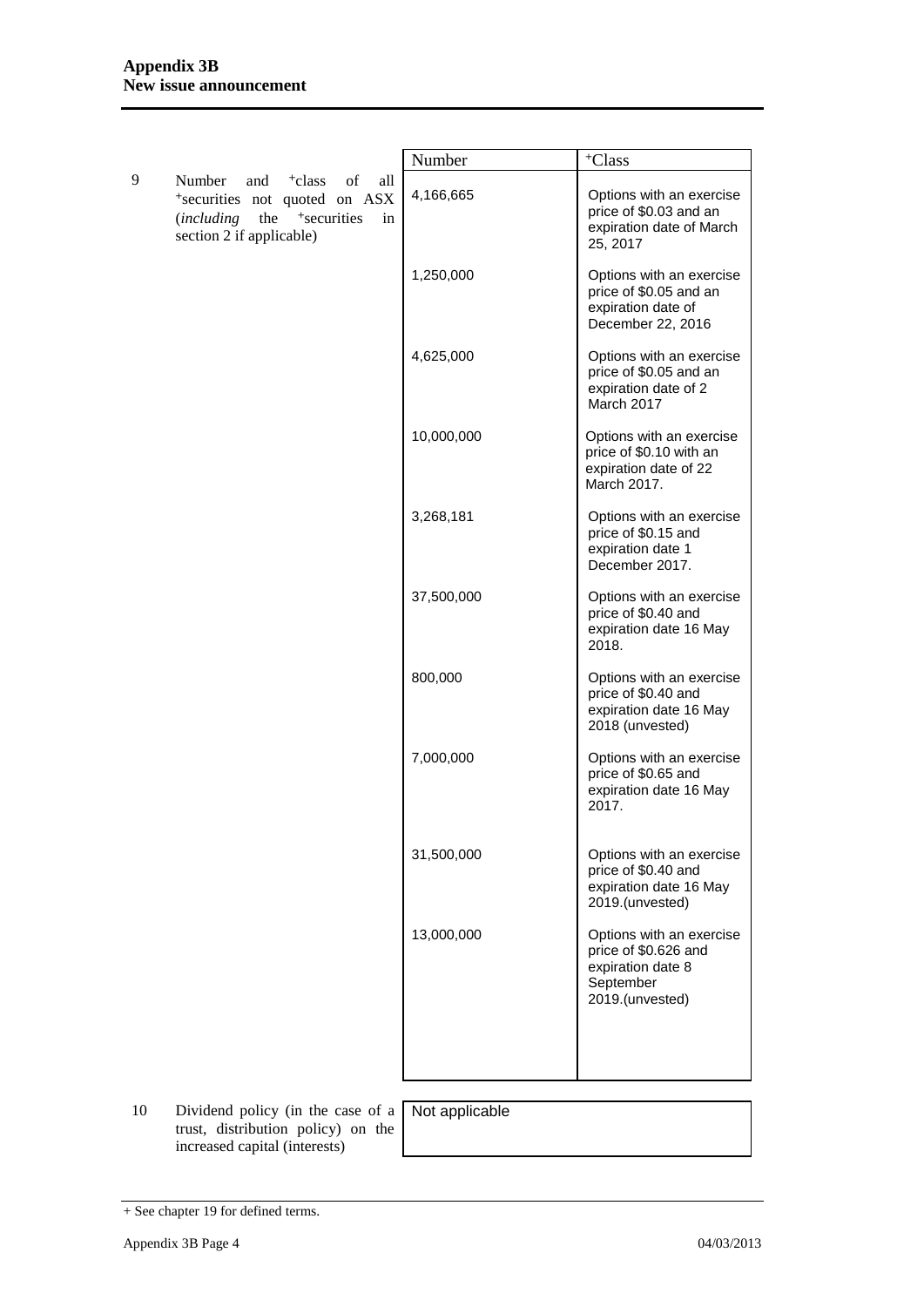# **Part 2 - Pro rata issue**

| 11 | security<br>holder<br>approval<br>Is<br>required?                                                                              |
|----|--------------------------------------------------------------------------------------------------------------------------------|
| 12 | Is the issue renounceable or non-<br>renounceable?                                                                             |
| 13 | Ratio in which the <sup>+</sup> securities will<br>be offered                                                                  |
| 14 | <sup>+</sup> Class of <sup>+</sup> securities to which the<br>offer relates                                                    |
| 15 | <sup>+</sup> Record<br>date<br>determine<br>to<br>entitlements                                                                 |
| 16 | Will holdings on different registers<br>(or subregisters) be aggregated for<br>calculating entitlements?                       |
| 17 | Policy for deciding entitlements in<br>relation to fractions                                                                   |
| 18 | Names of countries in which the<br>entity has security holders who will<br>not be sent new offer documents                     |
|    | Note: Security holders must be told how their<br>entitlements are to be dealt with.<br>Cross reference: rule 7.7.              |
| 19 | of<br>Closing<br>date<br>for<br>receipt<br>acceptances or renunciations                                                        |
| 20 | Names of any underwriters                                                                                                      |
| 21 | Amount of any underwriting fee or<br>commission                                                                                |
| 22 | Names of any brokers to the issue                                                                                              |
| 23 | Fee or commission payable to the<br>broker to the issue                                                                        |
| 24 | Amount of any handling<br>fee<br>payable to brokers who lodge<br>acceptances or renunciations on<br>behalf of security holders |

<sup>+</sup> See chapter 19 for defined terms.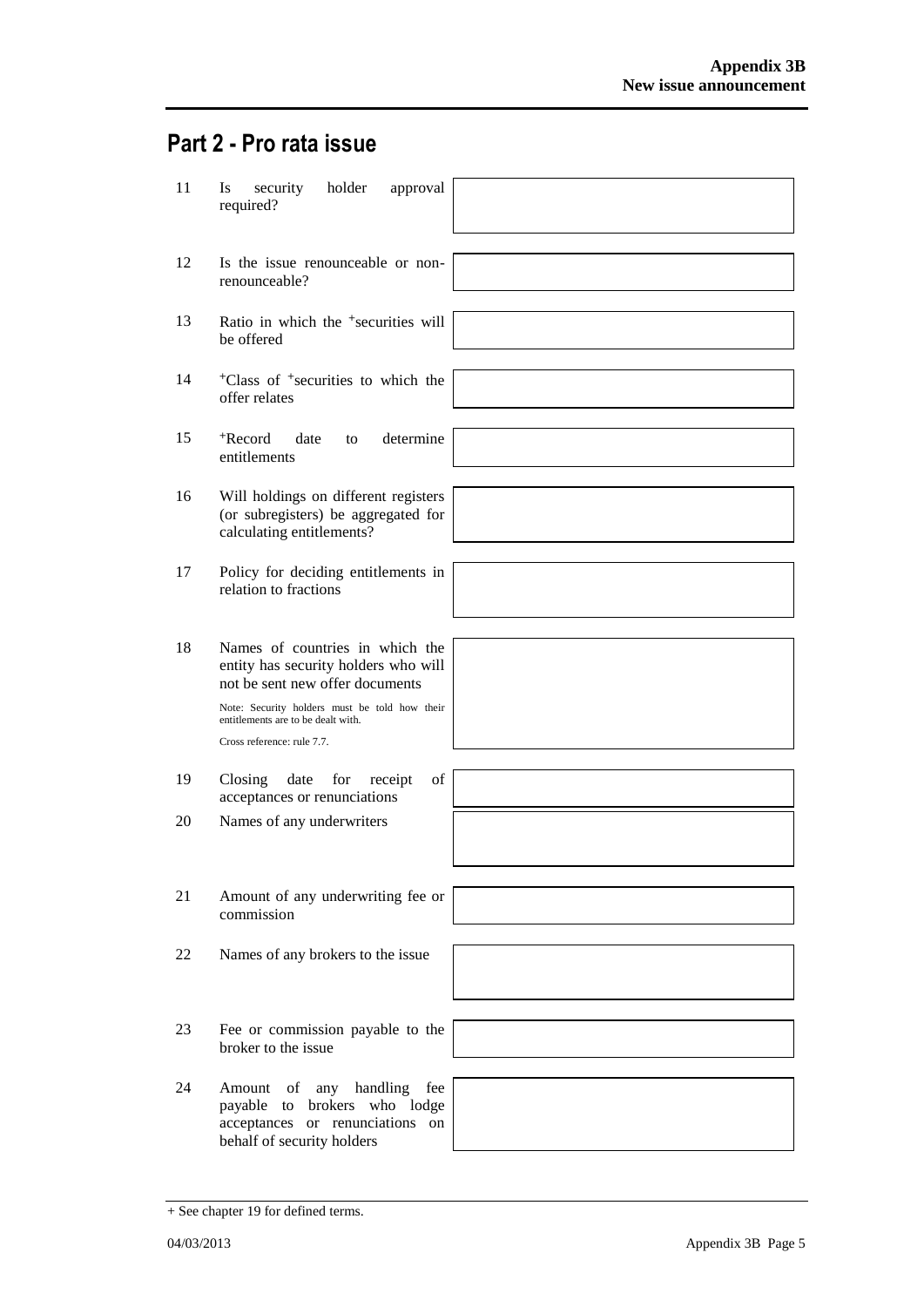| 25 | If the issue is contingent on security<br>holders' approval, the date of the<br>meeting                                                                                 |  |
|----|-------------------------------------------------------------------------------------------------------------------------------------------------------------------------|--|
|    |                                                                                                                                                                         |  |
| 26 | Date entitlement and acceptance<br>form and offer documents will be<br>sent to persons entitled                                                                         |  |
|    |                                                                                                                                                                         |  |
| 27 | If the entity has issued options, and<br>the terms entitle option holders to<br>participate on exercise, the date on<br>which notices will be sent to option<br>holders |  |
|    |                                                                                                                                                                         |  |
| 28 | Date rights trading will begin (if<br>applicable)                                                                                                                       |  |
|    |                                                                                                                                                                         |  |
| 29 | Date rights trading will end (if<br>applicable)                                                                                                                         |  |
|    |                                                                                                                                                                         |  |
| 30 | How do security holders sell their<br>entitlements in full through<br>a<br>broker?                                                                                      |  |
|    |                                                                                                                                                                         |  |
| 31 | How do security holders sell part of<br>their entitlements through a broker<br>and accept for the balance?                                                              |  |
|    |                                                                                                                                                                         |  |
| 32 | How do security holders dispose of<br>their entitlements (except by sale<br>through a broker)?                                                                          |  |
|    |                                                                                                                                                                         |  |
| 33 | <sup>+</sup> Issue date                                                                                                                                                 |  |

# **Part 3 - Quotation of securities**

*You need only complete this section if you are applying for quotation of securities*

| 34  | (tick one) | Type of <sup>+</sup> securities                                                                                                                                                                                                                                                         |
|-----|------------|-----------------------------------------------------------------------------------------------------------------------------------------------------------------------------------------------------------------------------------------------------------------------------------------|
| (a) |            | <sup>+</sup> Securities described in Part 1 (Ordinary Securities Only)                                                                                                                                                                                                                  |
| (b) |            | All other <sup>+</sup> securities<br>Example: restricted securities at the end of the escrowed period, partly paid securities that become fully paid, employee<br>incentive share securities when restriction ends, securities issued on expiry or conversion of convertible securities |

## **Entities that have ticked box 34(a)**

<sup>+</sup> See chapter 19 for defined terms.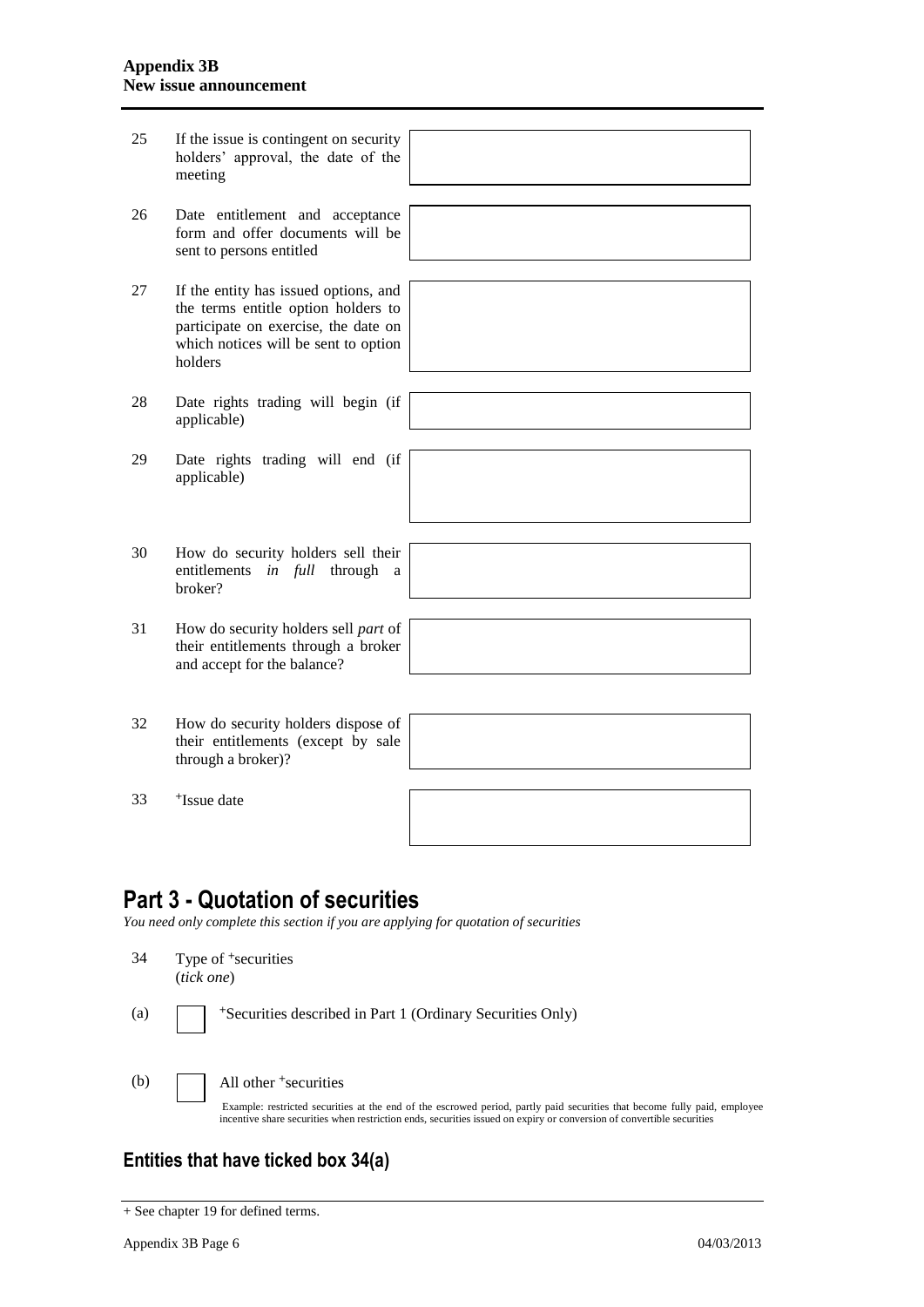### **Additional securities forming a new class of securities**

*Tick to indicate you are providing the information or documents*

| 35 | If the $\pm$ securities are $\pm$ equity securities, the names of the 20 largest holders of the<br>additional <sup>+</sup> securities, and the number and percentage of additional <sup>+</sup> securities held by<br>those holders                                               |
|----|-----------------------------------------------------------------------------------------------------------------------------------------------------------------------------------------------------------------------------------------------------------------------------------|
| 36 | If the <sup>+</sup> securities are <sup>+</sup> equity securities, a distribution schedule of the additional<br>*securities setting out the number of holders in the categories<br>$1 - 1.000$<br>$1,001 - 5,000$<br>$5,001 - 10,000$<br>$10,001 - 100,000$<br>$100,001$ and over |
| 37 | A copy of any trust deed for the additional +securities                                                                                                                                                                                                                           |

<sup>+</sup> See chapter 19 for defined terms.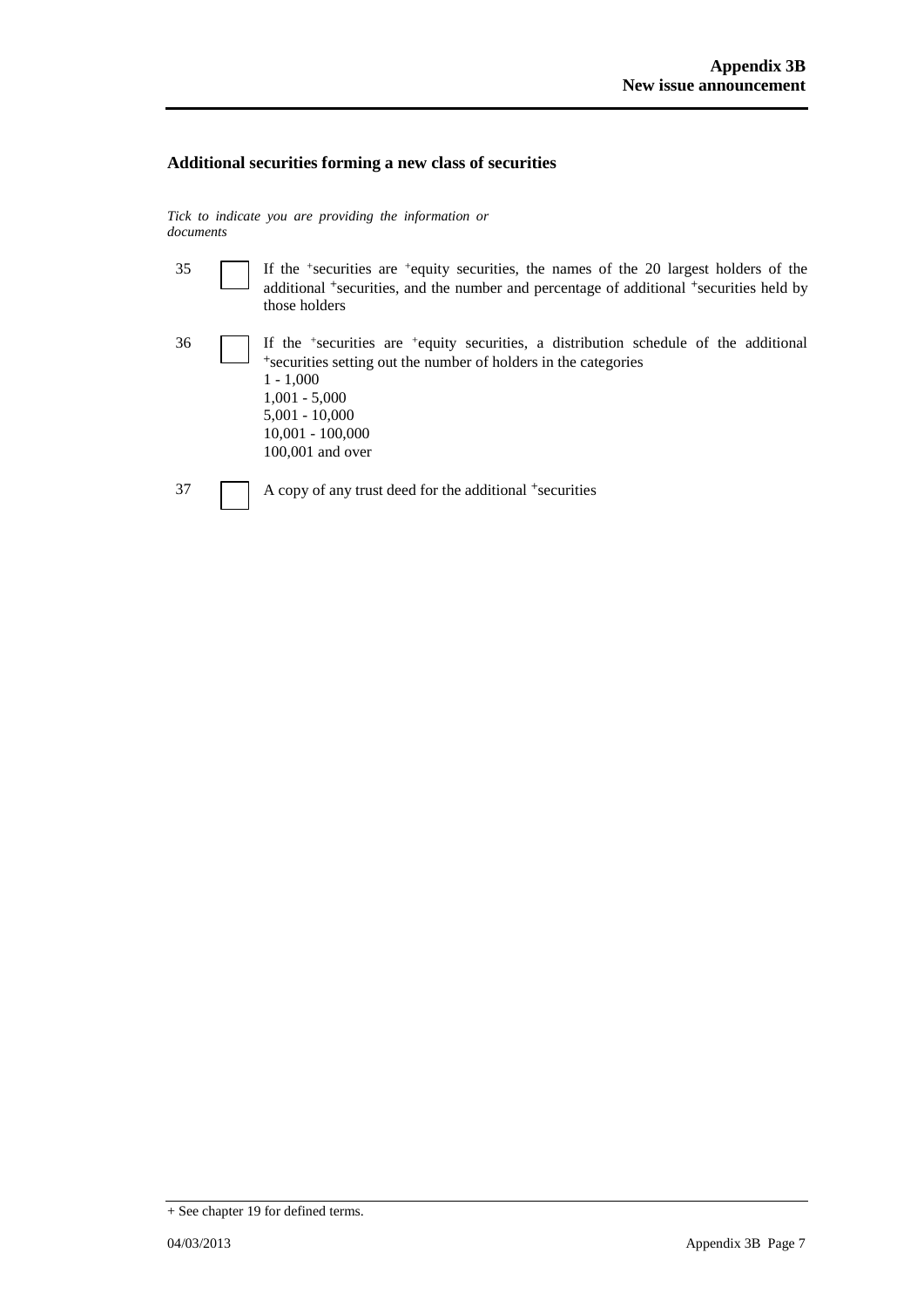### **Entities that have ticked box 34(b)**

- 38 Number of <sup>+</sup>securities for which <sup>+</sup>quotation is sought
- 39 <sup>+</sup>Class of <sup>+</sup>securities for which quotation is sought
- 40 Do the <sup>+</sup>securities rank equally in all respects from the <sup>+</sup>issue date with an existing <sup>+</sup>class of quoted <sup>+</sup>securities?

If the additional <sup>+</sup>securities do not rank equally, please state:

- the date from which they do
- the extent to which they participate for the next dividend, (in the case of a trust, distribution) or interest payment
- the extent to which they do not rank equally, other than in relation to the next dividend, distribution or interest payment

41 Reason for request for quotation now

> Example: In the case of restricted securities, end of restriction period

> (if issued upon conversion of another <sup>+</sup>security, clearly identify that other <sup>+</sup>security)

42 Number and <sup>+</sup>class of all <sup>+</sup>securities quoted on ASX (*including* the +securities in clause 38)

| Number | <sup>+</sup> Class |  |
|--------|--------------------|--|
|        |                    |  |
|        |                    |  |
|        |                    |  |
|        |                    |  |
|        |                    |  |
|        |                    |  |

<sup>+</sup> See chapter 19 for defined terms.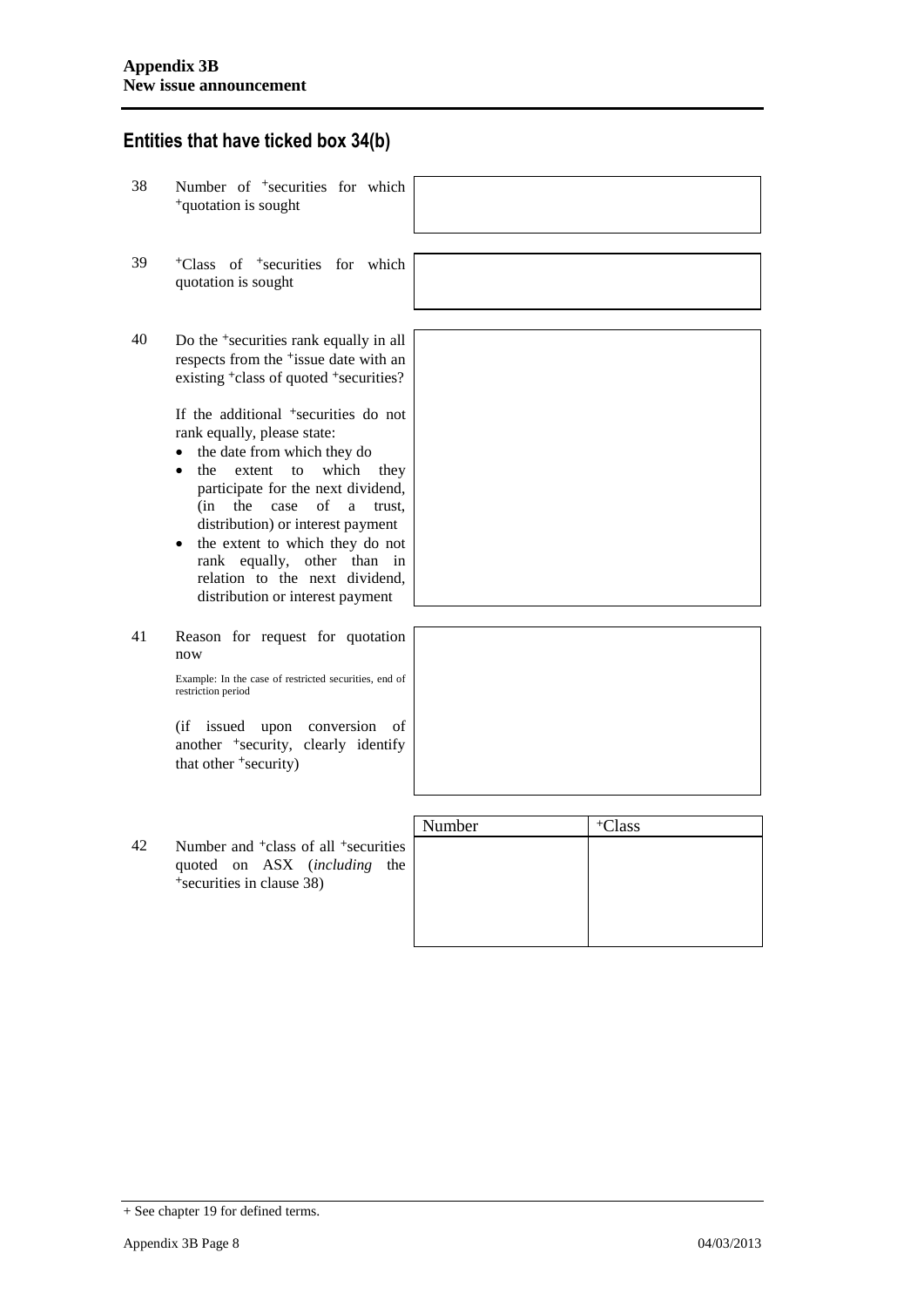### **Quotation agreement**

- 1 <sup>+</sup>Quotation of our additional +securities is in ASX's absolute discretion. ASX may quote the +securities on any conditions it decides.
- 2 We warrant the following to ASX.
	- The issue of the +securities to be quoted complies with the law and is not for an illegal purpose.
	- There is no reason why those +securities should not be granted +quotation.
	- An offer of the <sup>+</sup>securities for sale within 12 months after their issue will not require disclosure under section 707(3) or section 1012C(6) of the Corporations Act.

Note: An entity may need to obtain appropriate warranties from subscribers for the securities in order to be able to give this warranty

- Section 724 or section 1016E of the Corporations Act does not apply to any applications received by us in relation to any +securities to be quoted and that no-one has any right to return any +securities to be quoted under sections 737, 738 or 1016F of the Corporations Act at the time that we request that the +securities be quoted.
- If we are a trust, we warrant that no person has the right to return the <sup>+</sup>securities to be quoted under section 1019B of the Corporations Act at the time that we request that the +securities be quoted.
- 3 We will indemnify ASX to the fullest extent permitted by law in respect of any claim, action or expense arising from or connected with any breach of the warranties in this agreement.
- 4 We give ASX the information and documents required by this form. If any information or document is not available now, we will give it to ASX before <sup>+</sup>quotation of the +securities begins. We acknowledge that ASX is relying on the information and documents. We warrant that they are (will be) true and complete.

twood

Sign here: ............................................................ Date: 02 November 2016 Company Secretary

Print name: Alex Eastwood

<sup>+</sup> See chapter 19 for defined terms.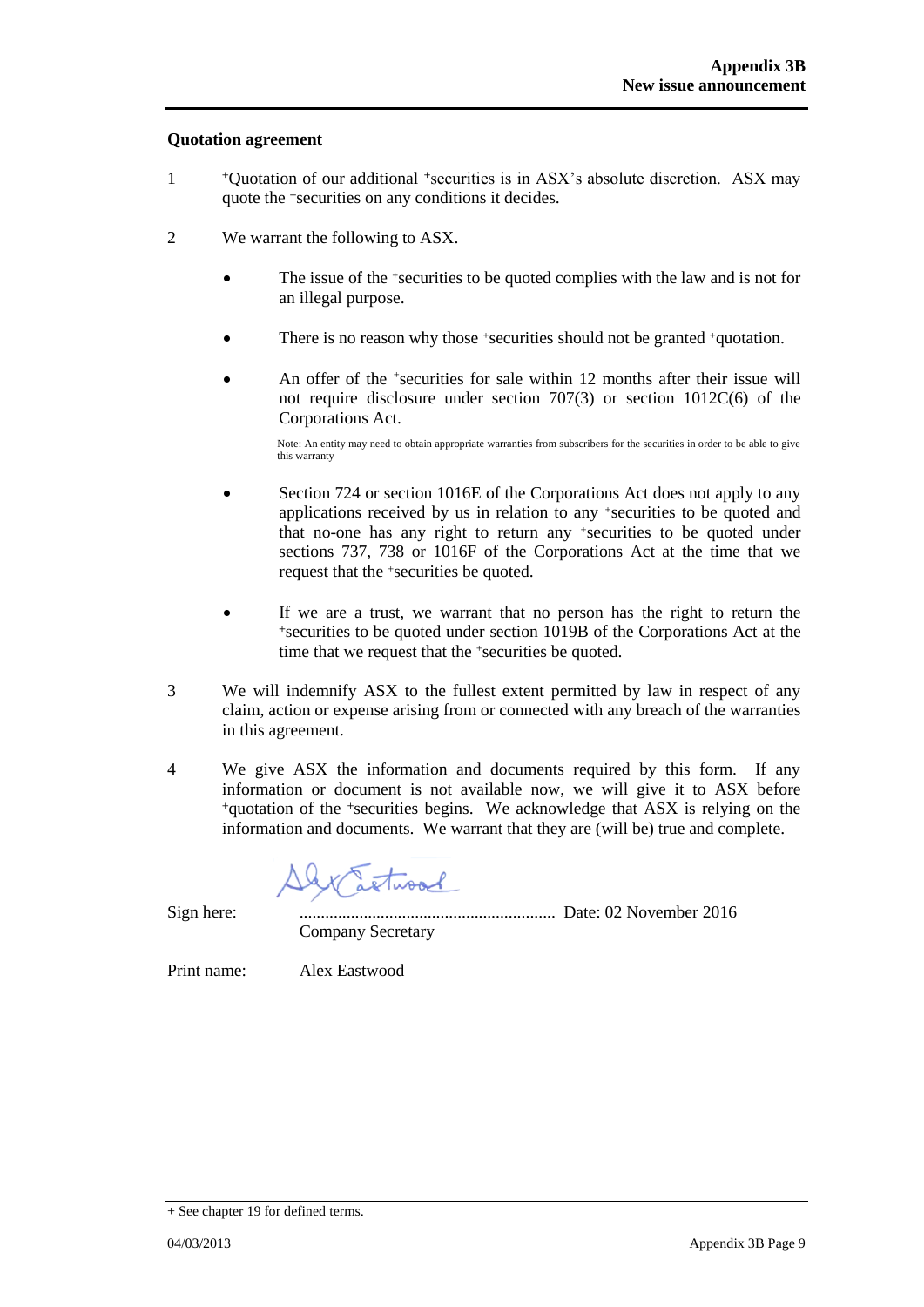# **Appendix 3B – Annexure 1**

# **Calculation of placement capacity under rule 7.1 and rule 7.1A for eligible entities**

Introduced 01/08/12 Amended 04/03/13

### **Part 1**

| Rule 7.1 – Issues exceeding 15% of capital                                                                                                                                                                                                                                                                                                   |               |  |  |
|----------------------------------------------------------------------------------------------------------------------------------------------------------------------------------------------------------------------------------------------------------------------------------------------------------------------------------------------|---------------|--|--|
| Step 1: Calculate "A", the base figure from which the placement<br>capacity is calculated                                                                                                                                                                                                                                                    |               |  |  |
| <b>Insert</b> number of fully paid <sup>+</sup> ordinary<br>securities on issue 12 months before the<br>*issue date or date of agreement to issue                                                                                                                                                                                            | 726,053,420   |  |  |
| Add the following:                                                                                                                                                                                                                                                                                                                           |               |  |  |
| Number of fully paid <sup>+</sup> ordinary securities<br>issued in that 12 month period under an<br>exception in rule 7.2                                                                                                                                                                                                                    | 39,473,684    |  |  |
| Number of fully paid <sup>+</sup> ordinary securities<br>$\bullet$<br>issued in that 12 month period with<br>shareholder approval                                                                                                                                                                                                            | 307,206,050   |  |  |
| Number of partly paid +ordinary<br>$\bullet$<br>securities that became fully paid in that<br>12 month period                                                                                                                                                                                                                                 |               |  |  |
| Note:<br>Include only ordinary securities here -<br>other classes of equity securities cannot<br>be added<br>Include here (if applicable) the securities<br>$\bullet$<br>the subject of the Appendix 3B to which<br>this form is annexed<br>It may be useful to set out issues of<br>securities on different dates as separate<br>line items |               |  |  |
| <b>Subtract</b> the number of fully paid +ordinary<br>securities cancelled during that 12 month<br>period                                                                                                                                                                                                                                    | Nil           |  |  |
| "А"                                                                                                                                                                                                                                                                                                                                          | 1,072,733,154 |  |  |

<sup>+</sup> See chapter 19 for defined terms.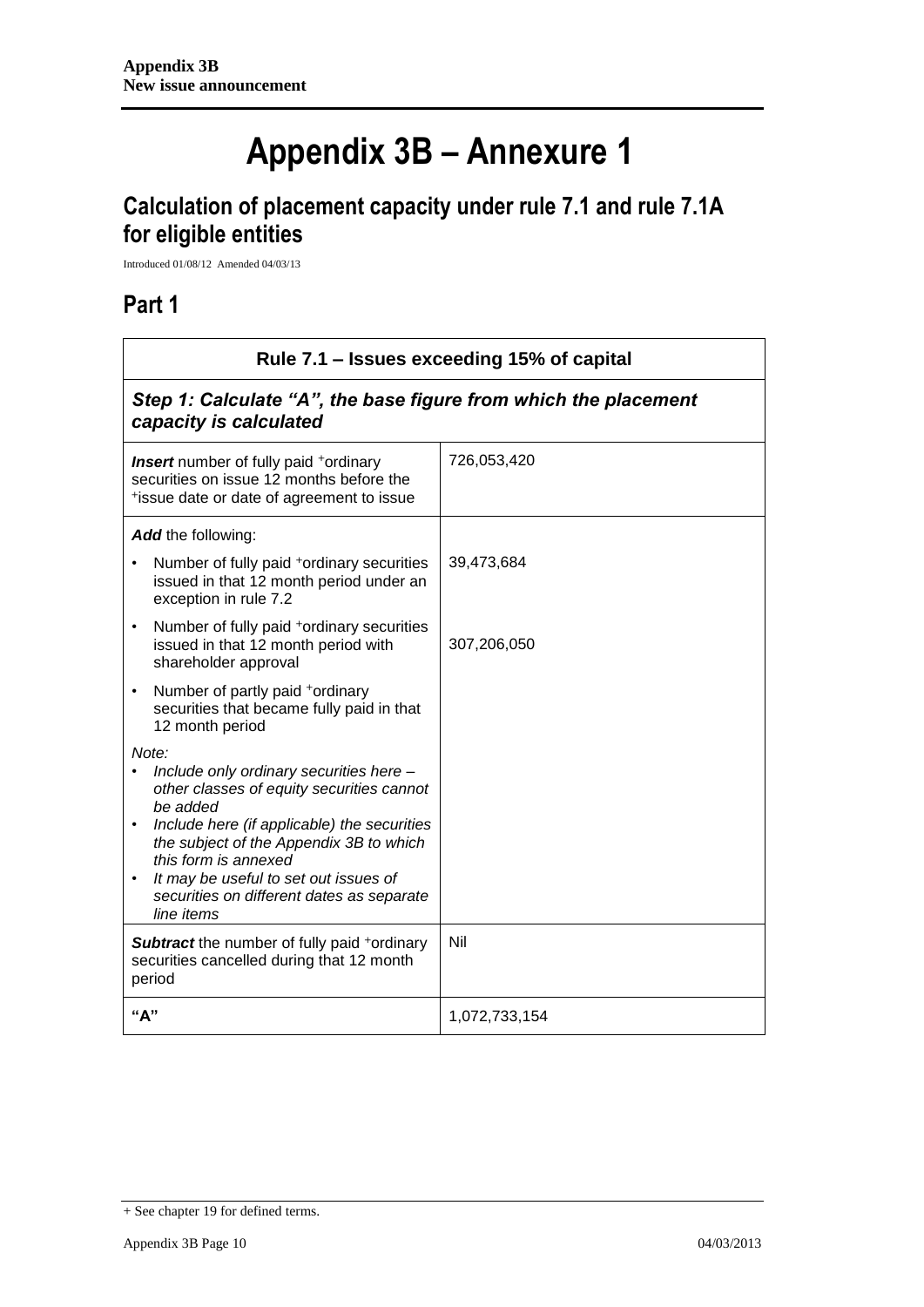| Step 2: Calculate 15% of "A"                                                                                                                                                                                                                                                                                                             |                               |  |  |
|------------------------------------------------------------------------------------------------------------------------------------------------------------------------------------------------------------------------------------------------------------------------------------------------------------------------------------------|-------------------------------|--|--|
| "B"                                                                                                                                                                                                                                                                                                                                      | 160,909,973                   |  |  |
| Multiply "A" by 0.15                                                                                                                                                                                                                                                                                                                     |                               |  |  |
| Step 3: Calculate "C", the amount of placement capacity under rule 7.1<br>that has already been used                                                                                                                                                                                                                                     |                               |  |  |
| <b>Insert</b> number of <sup>+</sup> equity securities issued or<br>agreed to be issued in that 12 month period<br>not counting those issued:                                                                                                                                                                                            | 112,306,447 (previous issues) |  |  |
| Under an exception in rule 7.2<br>$\bullet$                                                                                                                                                                                                                                                                                              |                               |  |  |
| Under rule 7.1A<br>$\bullet$                                                                                                                                                                                                                                                                                                             |                               |  |  |
| With security holder approval under rule<br>٠<br>7.1 or rule 7.4                                                                                                                                                                                                                                                                         |                               |  |  |
| Note:<br>This applies to equity securities, unless<br>specifically excluded - not just ordinary<br>securities<br>Include here (if applicable) the securities<br>the subject of the Appendix 3B to which<br>this form is annexed<br>It may be useful to set out issues of<br>٠<br>securities on different dates as separate<br>line items |                               |  |  |
| "C"                                                                                                                                                                                                                                                                                                                                      | 112,306,447                   |  |  |
| Step 4: Subtract "C" from ["A" x "B"] to calculate remaining placement<br>capacity under rule 7.1                                                                                                                                                                                                                                        |                               |  |  |
| "A" x 0.15                                                                                                                                                                                                                                                                                                                               | 160,909,973                   |  |  |
| Note: number must be same as shown in Step<br>z                                                                                                                                                                                                                                                                                          |                               |  |  |
| Subtract "C"                                                                                                                                                                                                                                                                                                                             | 112,306,447                   |  |  |
| Note: number must be same as shown in Step<br>3                                                                                                                                                                                                                                                                                          |                               |  |  |
| <b>Total</b> ["A" $\times$ 0.15] – "C"                                                                                                                                                                                                                                                                                                   | 48,603,526                    |  |  |

<sup>+</sup> See chapter 19 for defined terms.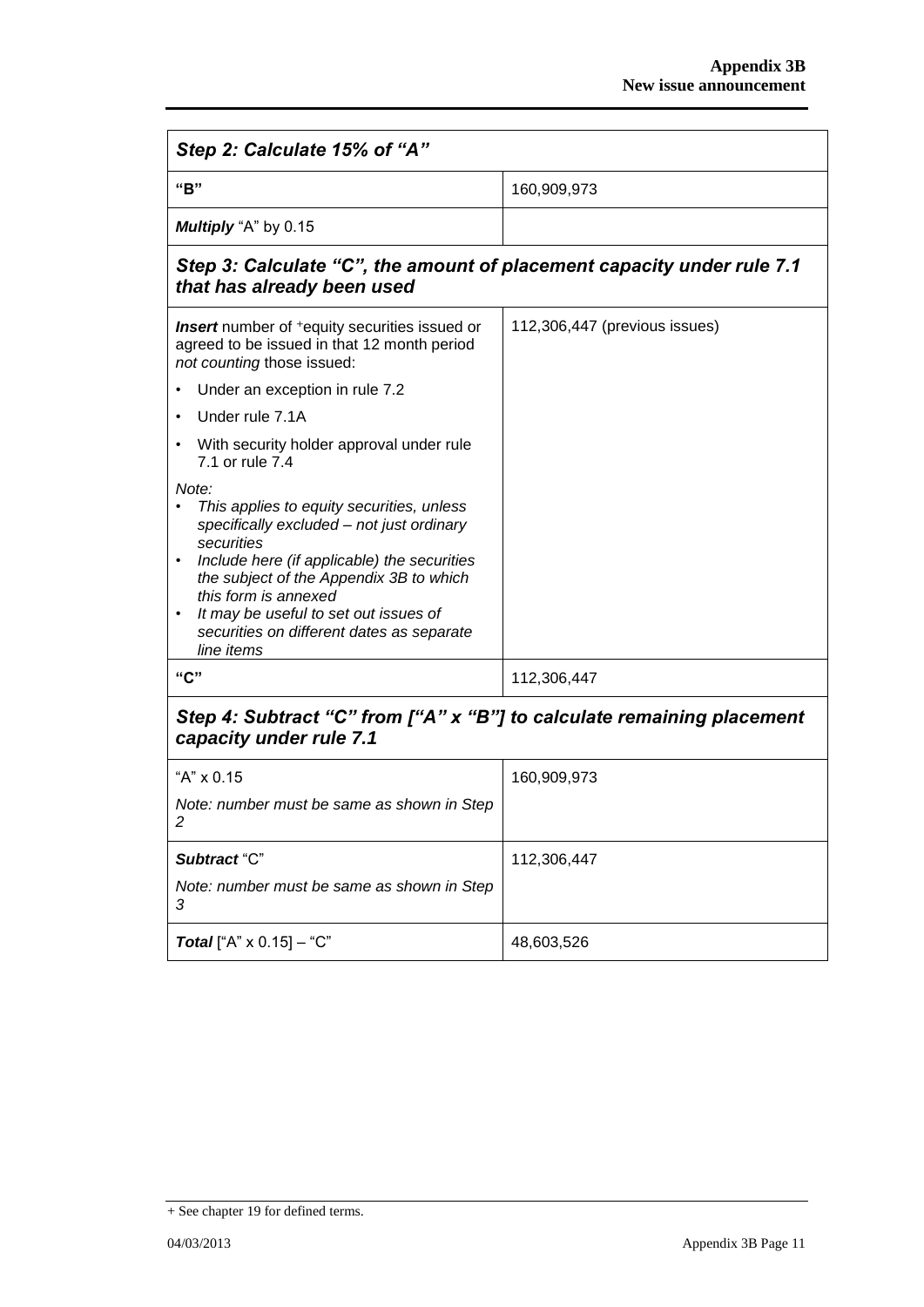# **Part 2**

| Rule 7.1A - Additional placement capacity for eligible entities                                                                                                                                                                                                                                                                                                                                                                                                                                                                                                                                                                       |                                                   |  |
|---------------------------------------------------------------------------------------------------------------------------------------------------------------------------------------------------------------------------------------------------------------------------------------------------------------------------------------------------------------------------------------------------------------------------------------------------------------------------------------------------------------------------------------------------------------------------------------------------------------------------------------|---------------------------------------------------|--|
| Step 1: Calculate "A", the base figure from which the placement<br>capacity is calculated                                                                                                                                                                                                                                                                                                                                                                                                                                                                                                                                             |                                                   |  |
| "А"<br>Note: number must be same as shown in<br>Step 1 of Part 1                                                                                                                                                                                                                                                                                                                                                                                                                                                                                                                                                                      | 1,072,733,154                                     |  |
| Step 2: Calculate 10% of "A"                                                                                                                                                                                                                                                                                                                                                                                                                                                                                                                                                                                                          |                                                   |  |
| "D"                                                                                                                                                                                                                                                                                                                                                                                                                                                                                                                                                                                                                                   | 107,273,315<br>Note: this value cannot be changed |  |
| Multiply "A" by 0.10                                                                                                                                                                                                                                                                                                                                                                                                                                                                                                                                                                                                                  |                                                   |  |
| Step 3: Calculate "E", the amount of placement capacity under rule<br>7.1A that has already been used                                                                                                                                                                                                                                                                                                                                                                                                                                                                                                                                 |                                                   |  |
| <b>Insert</b> number of <sup>+</sup> equity securities issued<br>or agreed to be issued in that 12 month<br>period under rule 7.1A<br>Notes:<br>This applies to equity securities - not<br>just ordinary securities<br>Include here $-$ if applicable $-$ the<br>securities the subject of the Appendix<br>3B to which this form is annexed<br>Do not include equity securities issued<br>under rule 7.1 (they must be dealt with<br>in Part 1), or for which specific security<br>holder approval has been obtained<br>It may be useful to set out issues of<br>$\bullet$<br>securities on different dates as separate<br>line items | 78,490,409                                        |  |
| "E"                                                                                                                                                                                                                                                                                                                                                                                                                                                                                                                                                                                                                                   | 78,490,409                                        |  |

<sup>+</sup> See chapter 19 for defined terms.